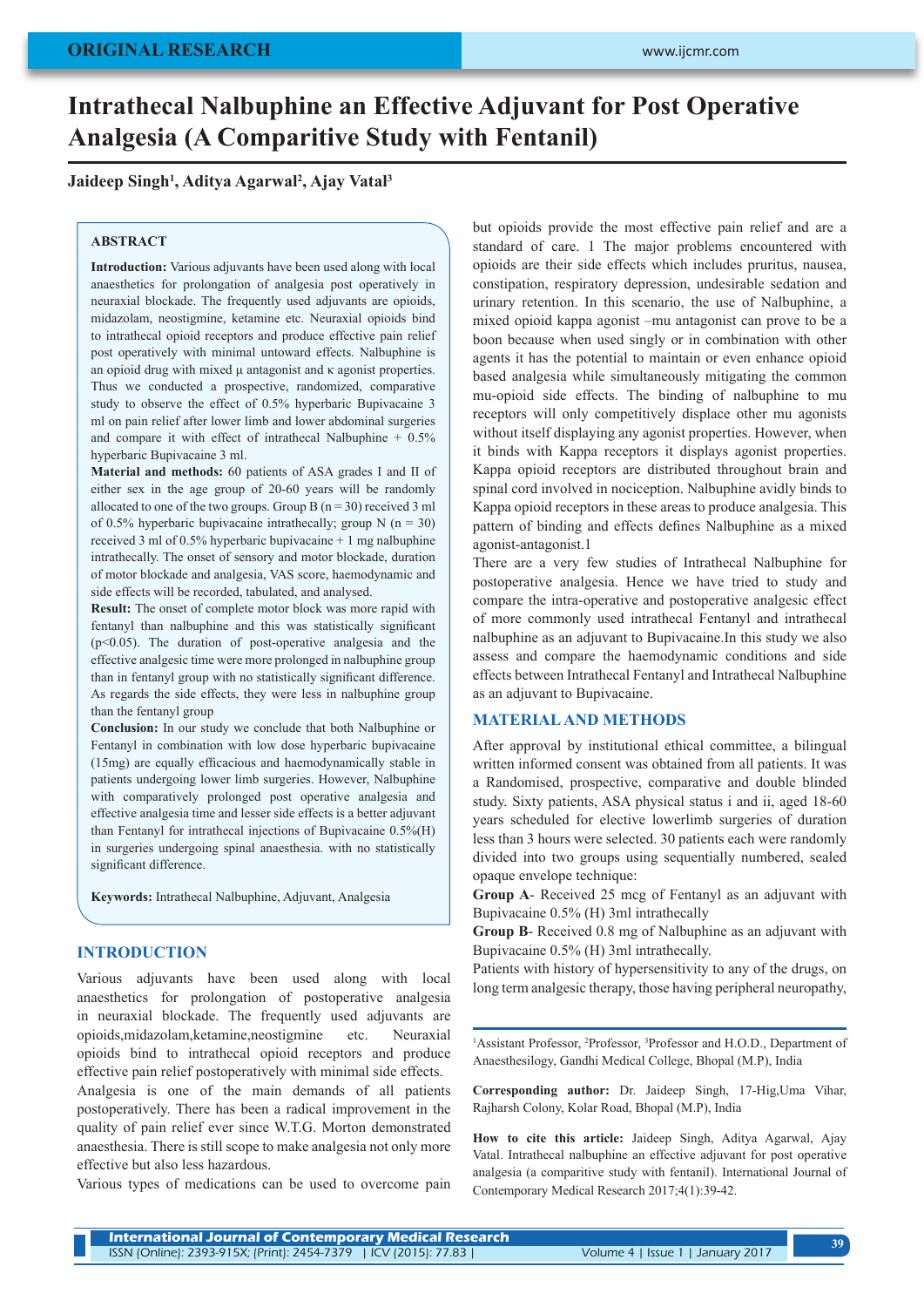local skin infections and spinal deformities or coagulation abnormalities were excluded from the study.

All patients underwent thorough pre anesthetic checkup and were explained about the linear visual analogue scale scoring system for pain. The multichannel monitor were applied to the patient on arrival to the operating room. A suitable peripheral vein was cannulated and I.V. Ringer solution 10 ml/kg/15 min (preload) was given to all patients before the procedure. Baseline Blood pressure, pulse rate, oxygen saturation, ECG and Respiratory rate was recorded.

Subarachnoid Block was performed under strict aseptic conditions in the sitting position at the level of L 3- L4 Intervertebral space using 23G Quincke spinal needle. Patients were placed in the supine position with 10-20 degree tilt.

Observations were made for time of drug administration, time of onset and complete sensory and motor block and recovery from the block, intraoperative sedation, time of occurrence of pain (VAS >4) and any adverse effects. The highest level of sensory block was determined in the midclavicular line bilaterally, by pinprick test using a 20-G hypodermic needle every 2minutes till the level was stabilized for four consecutive tests. Further sensory testing was performed at 20min intervals till 2 segment regression. Motor block was assessed using the modified Bromage scale, till the achievement of the highest motor level. Intraoperatively, vitals were recorded at 5 minutes intervals for the first 20 minutes from the time of injection of spinal solution and thereafter every 20 minutes for the complete period of surgery. Side effects such as hypotension, bradycardia, nausea and vomiting, pruritus, sedation and respiratory depression were recorded and observed.

The quality of postoperative analgesia was assessed using VAS at 15min, 30min and thereafter every 30 minutes, till 2 hours postoperatively; and then every hour, till 4 hours postoperative duration.

## **STATISTICAL ANALYSIS**

All the data were tabulated and analysed statistically. Parametric values are expressed as Mean ± standard deviation. A p value < 0.05 was considered significant. Data were analysed using the Student's unpaired 't' test and Mann Whitney U test.

## **RESULTS**

Both groups were comparable in various demographic data like age, weight and duration of surgery and there was no significant statistical difference.

As regards the onset of sensory block, there was no statistically significant difference between group A and group B. The onset of complete motor block was more rapid with fentanyl than nalbuphine and this was statistically significant  $(p<0.05)$ (figure-1).

No statistically significant difference was found between both groups as regards the duration of motor block and 2 segment regression time for sensory block (figure-2).

The duration of post-operative analgesia and the effective analgesic time were more prolonged in nalbuphine group than in fentanyl group but with no statistically significant difference (figure-3).

There was no significant difference found in various hemodynamic or vital parameters intra operatively between the



**Figure-1:** Compare onset of sensory and motor block



**Figure-2:** To compare the duration of sensory and motor block



**Figure-3:** Duration of Analgesia (min)

| <b>Characteristics</b>                                           | Fentanyl         | <b>Nalbuphine</b> | p value      |  |
|------------------------------------------------------------------|------------------|-------------------|--------------|--|
|                                                                  | $n=30$           | $n=30$            |              |  |
| Age $(yrs)$                                                      | $26.33 \pm 6.08$ | $26.97 \pm 5.40$  | $0.671$ (NS) |  |
| Weight (kg)                                                      | $68.83 \pm 8.26$ | $71.53 \pm 9.85$  | $0.255$ (NS) |  |
| Duration of surgery                                              | $73.00 \pm 5.19$ | $73.17\pm4.82$    | $0.898$ (NS) |  |
| (min)                                                            |                  |                   |              |  |
| Table-1: Comparition of demographic data and duration of surgery |                  |                   |              |  |

| <b>Characteristics</b>          | Fentanyl   | Nalbu-       | p value      |  |
|---------------------------------|------------|--------------|--------------|--|
|                                 | $n=30$     | $phine$ n=30 |              |  |
| Hypotension                     | 8(26.7%)   | $6(20\%)$    | $0.542$ (NS) |  |
| Nausea and vomiting             | $3(10\%)$  | $1(3.3\%)$   | $0.301$ (NS) |  |
| Pruritus                        | $1(3.3\%)$ | $\theta$     | $0.313$ (NS) |  |
| Shivering                       | $1(3.3\%)$ | $\theta$     | $0.313$ (NS) |  |
| <b>Table-2:</b> Adverse Effects |            |              |              |  |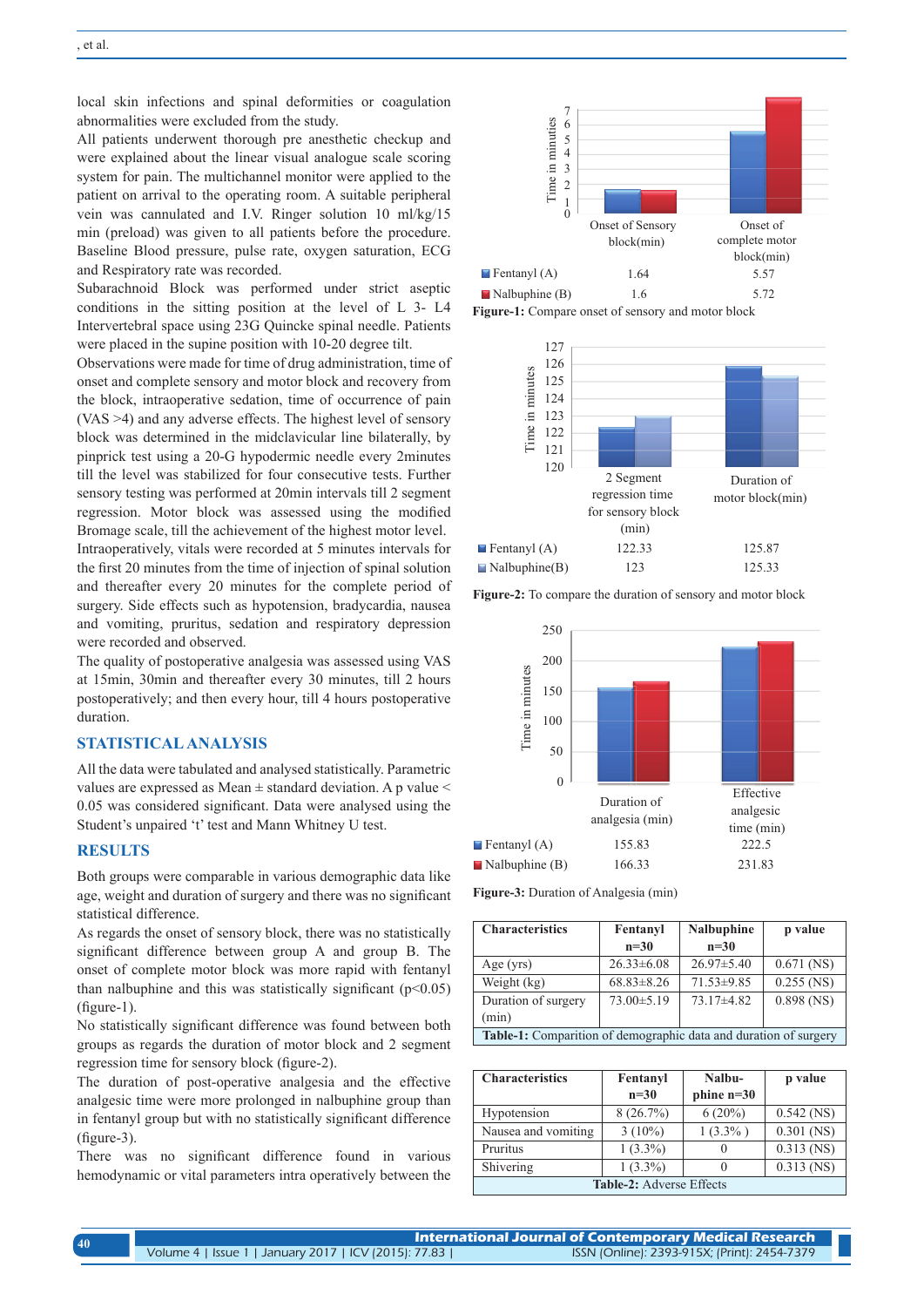#### two groups.

As regards the onset and duration of sensory block, there was no statistically significant difference between group A and group B. The onset of complete motor block was more rapid with fentanyl than nalbuphine and this was statistically significant. This may be explained by the high lipid solubility and rapid tissue uptake of fentanyl more than nalbuphine (table-2).

Also in the present study, no statistically significant difference was found between both groups as regards the duration of motor block, hemodynamics and oxygen saturation. Neither bradycardia nor oxygen desaturation was recorded. The duration of post-operative analgesia and the effective analgesic time were more prolonged in nalbuphine group than in fentanyl group with no statistically significant difference. As regards the side effects, they were less in nalbuphine group than the fentanyl group with no statistically significant difference.

## **DISCUSSION**

Intrathecal opioids have advantages like rapid onset of action, sympathetic and motor nerve sparing activities, technical ease of administration and simplicity of postoperative management. The major short comings of opioids are their side effects like respiratory depression and to overcome it, opioids with partial agonist-antagonist properties have been studied extensively.

Local anesthetics such as Bupivacaine act mainly by blockade of voltage gated Na+ channels in the axonal membrane and presynaptic inhibiton of calcium channels. Both Fentanyl and nalbuphine exert their action by opening K+ channels and reducing the Ca++ influx, resulting in inhibition of transmitter release. A combination of these effects may explain the observed synergism between bupivacaine and Fentanyl/nalbuphine. The synergism is characterized by enhanced somatic analgesia without an effect on the degree of level of local anesthetic induced sympathetic or motor blockade.

Fentanyl is a  $\mu$  receptor agonist opioid, with a rapid onset following intrathecal injection. Nalbuphine is an opioid having agonist activity at kappa receptors and antagonistic activity at mu receptors. Nalbuphine given systemically has reduced incidence of respiratory depression and has been used to antagonize the side effects of spinal opiates.<sup>2</sup>

There have been a few studies of varying quality, that have supported the utility of neuraxially administered nalbuphine in managing postoperative pain. The general trend of these reports is that epidural or intrathecal delivery of nalbuphine produces a significant analgesia accompanied by minimal pruritus and respiratory depression.<sup>3</sup>

In our study we used 25 mcg of Fentanyl as an adjuvant with Bupivacaine 0.5% (H) 3ml intrathecally and compared its postoperative analgesic effect under spinal anaesthesia with 0.8 mg of Nalbuphine as an adjuvant with Bupivacaine 0.5% (H) 3ml intrathecally.

Xavier et al, in 2000, performed a comparative study to evaluate post operative analgesia and adverse effects after using three doses i.e. 0.2mg, 0.8mg, 1.6mg of intrathecal nalbuphine or morphine 0.2mg given for caesarean section along with bupivacaine. The longest durations of complete and effective analgesia among the nalbuphine-treated groups were provided by 0.8 mg added to bupivacaine. Neither pruritis nor PONV were observed with nalbuphine 0.2 and 0.8 mg. Intrathecal nalbuphine 0.8–1.6 mg improved the quality of intraoperative analgesia and provided a significantly faster onset of pain relief, compared with intrathecal morphine, probably because of its lipophilic properties. They concluded that 0.8mg of intrathecal nalbuphine improves intraoperative analgesia and prolongs early postoperative analgesia without increasing risk of side effects.4

In 2011, Mukherjee et al formulated a study to determine whether nalbuphine prolongs analgesia by comparing with control and to find out the optimum dose of intrathecal nalbuphine by comparing the 0.2, 0.4 and 0.8mg doses which prolonged post operative analgesia without increased side effects. It was observed that effective analgesia increased with increase in concentration and the ultimate observation of prolongation of analgesia was with 0.4mg of nalbuphine with 0.5% hyperbaric bupivacaine without any side effects.<sup>5</sup>

Mostafa et al, in 2011 compared the analgesic effects and duration of analgesia as well as the side effects of 50 mg tramadol or 2 mg nalbuphine administered via the IT route for postoperative pain relief after transurethral resection tumour of the bladder. They demonstrated that in both the groups there was similar motor block, nearly equal analgesia, delayed first analgesic request and less analgesic supplement over the first 24 hours after operation. No major postoperative complication like, itching, respiratory depression, neurological sequelae or complaints were observed among the two groups. The incidence of hemodynamic side effects like decreased blood pressure, bradycardia, respiratory depression and other side effects like somnolence and dryness of mouth were minimum and well tolerated by the patients studied. In conclusion, intrathecal administration of 50 mg tramadol and intrathecal 2 mg nalbuphine when used with 0.5% bupivacaine had a similar postoperative analgesia in the patients without producing significant related side effects like nausea, vomiting, pruritis and respiratory depression.6

Thus from our study it was observed that 0.8mg nalbuphine as an adjunct to spinal bupivacaine prolongs the postoperative analgesia with minimal side effects and with desirable sedation intraoperatively which helps in taking care of psychological impact of operation theatre environment.

#### **CONCLUSION**

In our study we conclude that both Nalbuphine or Fentanyl in combination with low dose hyperbaric bupivacaine (15mg) are equally efficacious and haemodynamically stable in patients undergoing lower limb surgeries. However, Nalbuphine with comparatively prolonged post operative analgesia and effective analgesia time and lesser side effects is a better adjuvant than Fentanyl for intrathecal injections of Bupivacaine 0.5% (H) in surgeries undergoing spinal anaesthesia.

#### **REFERENCES**

- 1. Mark W. Gunion, Anna Maria Marchionne, Corrie T.M. Anderson. Use of the mixed agonist—antagonist nalbuphine in opioid based analgesia. Acute Pain. 2004;6: 29-39.
- 2. Kenneth H. Gwirtz, Jerry V. Young, Robert S. Byers et al. The Safety and Efficacy of Intrathecal Opioid Analgesia for Acute Postoperative Pain: Seven Years' Experience with 5969 Surgical Patients at Indiana University Hospital. Anaesth analg. 1999;88:599-604.

**41**